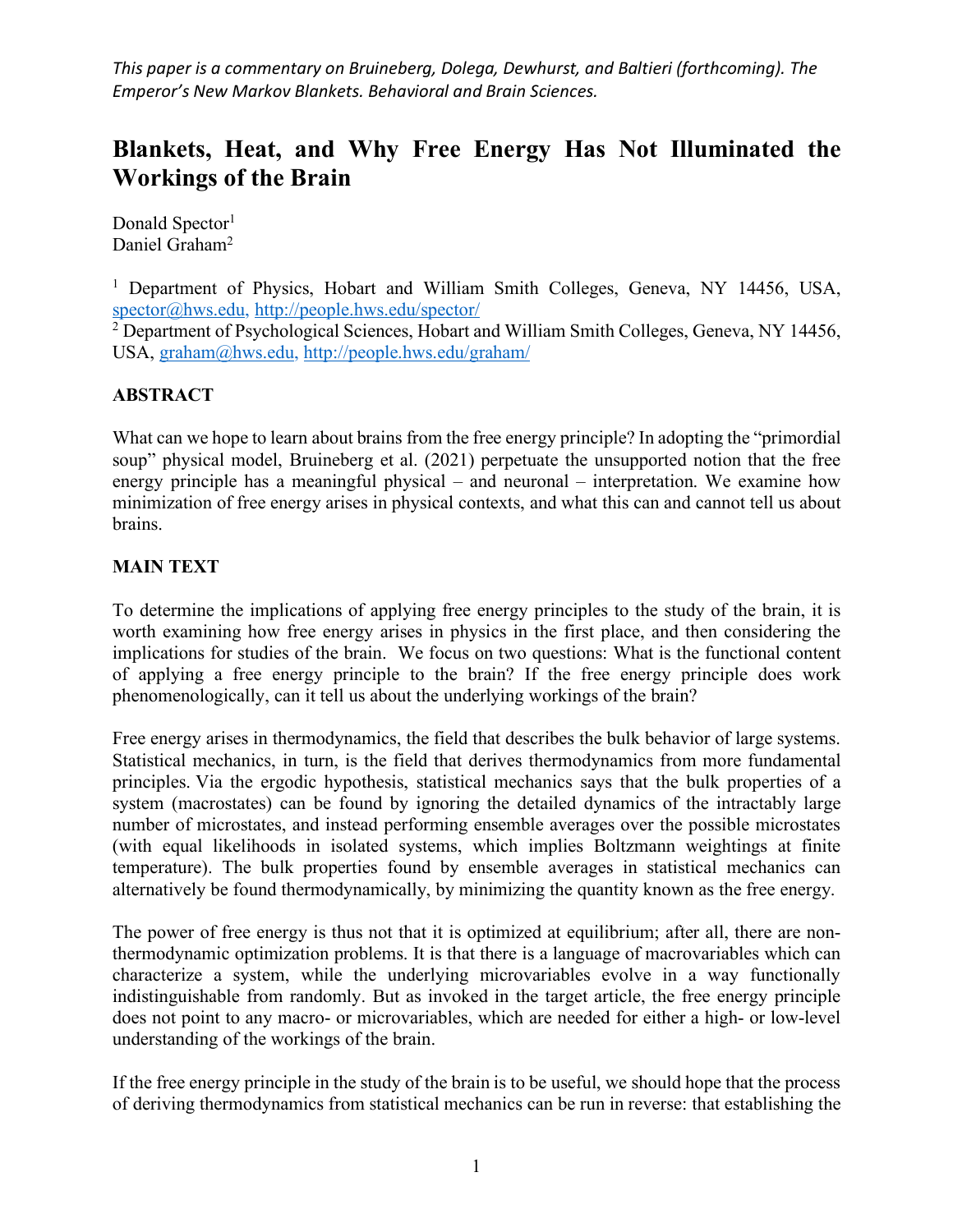## *This paper is a commentary on Bruineberg, Dolega, Dewhurst, and Baltieri (forthcoming). The Emperor's New Markov Blankets. Behavioral and Brain Sciences.*

efficacy of a free energy principle to describe the behavior and representational strategies of agents with a brain can reveal the fundamental dynamics of the brain. Even if we posit that there are microstates, all that is required for thermodynamics to arise is that the dynamics cause those microstates to be sampled over time with the correct weightings to allow the ensemble average to mimic the dynamics. Alas, this does not uniquely determine the underlying microstate dynamics.

Imagine thermodynamics had been invented before Newtonian mechanics. Could one deduce Newton's laws of motion from this formalism? The answer is no. For example, a gas at finite temperature can be modeled using kinetic theory or using a Metropolis algorithm. These provide different dynamical rules on microstates that produce the same thermodynamics; thermodynamics alone cannot reveal the fundamental dynamics. While broad results like entropy maximization arise in a general framework, to use statistical mechanics to obtain the thermodynamics of specific systems relies on knowledge about those systems extrinsic to thermodynamics, already obtained in other contexts.

Furthermore, even if one has posited micro-level dynamics for the brain, producing a thermodynamic language still requires identifying suitable macrostate variables. When tossing one million coins, if, instead of focusing on which particular coins are heads or tails (the microstates), we label states just by their total numbers of heads and tails, we can perform a free energy-style analysis to get the average behavior (and show fluctuations from this are negligible). This methodology hinges on choosing appropriate macrostate variables (e.g., the number of heads, not, say, the number of heads squared). Without a suitable analogous connection between microstates and macrostates, the promise of a free energy principle for the brain remains unfulfilled.

Of course, if the brain does achieve certain equilibrated behavioral states, one could by construction create a free energy function that said states minimize. Leaving aside the potential tautology of this philosophy, the question remains, what are those states? What macrovariables are static in equilibrium? Perhaps more importantly, how are they connected to the microstates of the brain? Should we focus on neuronal states or their interactions? Should we describe the brain in terms of synaptic events, spikes, spike timing, oscillations, local potentials, voxelwise patterns, or some combination of these? What microstates can be lumped together into useful macrostates, and by what rules?

Although the brain is complicated, accepting ignorance of its workings is untenable (imagine if thermodynamics itself had stopped with Carnot's generation and we never developed statistical mechanics and all that ensued). Still the free energy principle could be used to solve real-world problems with a set of well-understood affectors and effectors, i.e., in situations like neurorobotics where we do not necessarily want to model the brain but do want "intelligent" solutions to environmental challenges.

As we think about thermodynamics and brains, let us imagine how mysterious heat must have seemed at first. But heat, it turned out, was not a new form of energy, simply familiar forms of energy carried by degrees of freedom whose details were no longer being tracked. In studies of the brain, what plays the role of heat (or any other thermodynamic quantity), not literally, but as a seemingly distinct macro feature that embodies hidden micro behavior?